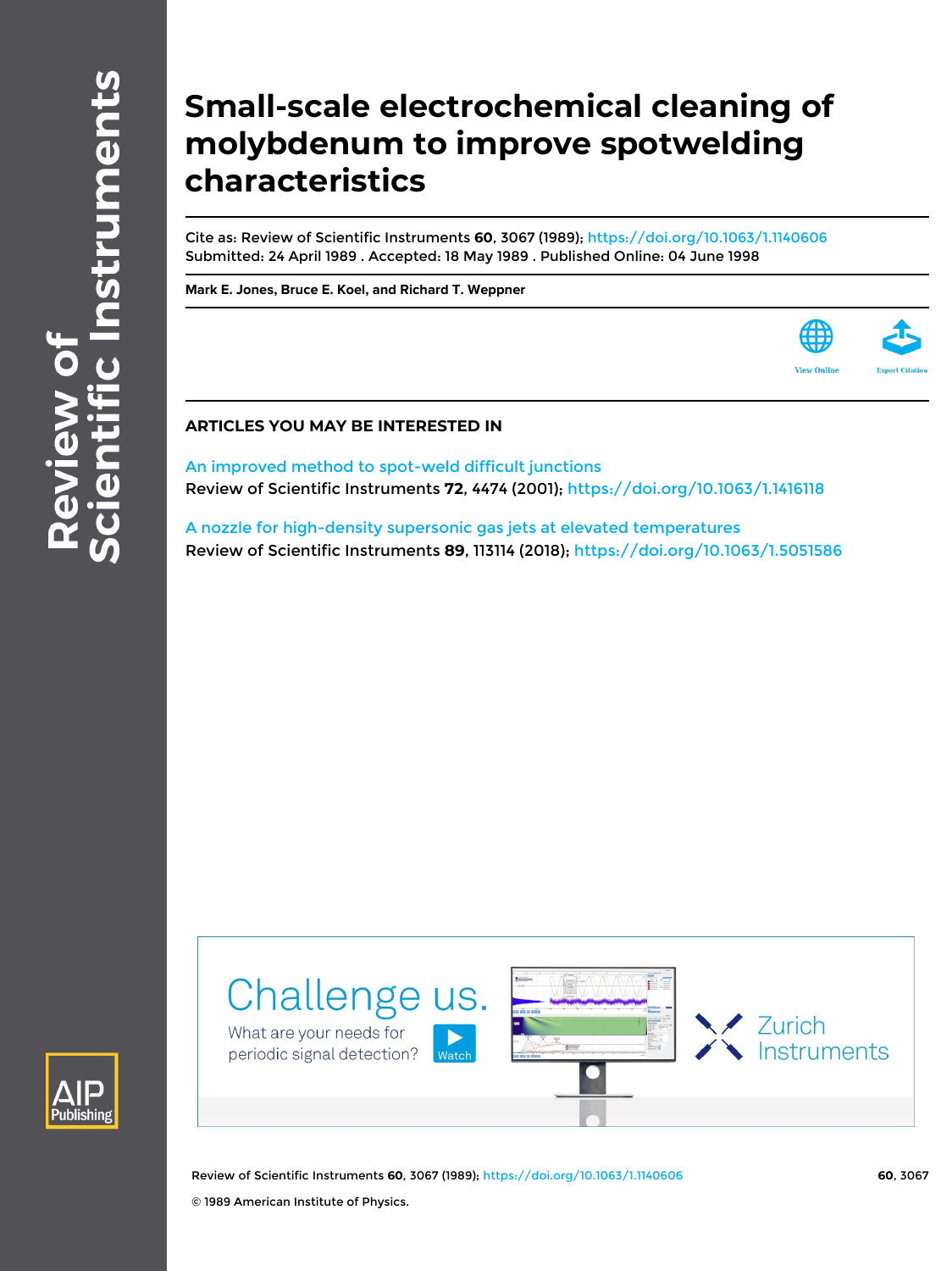that the expected signal rates would be one to two orders of magnitude higher than in our experiments, with the same diffuse elastic background intensity.

<sup>1</sup>J, F. Wendelken and F. M. Propst, Rev. Sci. Instrum.  $47$ , 1069 (1976).

<sup>3</sup>McLennan Servo Supplies, Camberley, Surrey, England: 34HS311 motor, TMl64C driver.

- <sup>5</sup>U. Bardi, S. Magnanelli, and G. Rovida, Surface Sci. 165, L7 (1986).
- <sup>6</sup>I. Gameson and T. Rayment, Chem. Phys. Lett. 123, 150 (1986).
- 7p. Meecham, T. Rayment, R. K. Thomas, G. Bomchil, and J. W. White, J. Chern. Soc. Faraday I 76, 2011 (1980).

## **Small .. scale electrochemical cleaning of molybdenum to improve spolwelding characteristics**

Mark E. Jones and Bruce E, Koel

*Department of Chemistry and Biochemistry and Cooperative Institute for Research in Environmental Sciences (CIRES), University of Colorado, Boulder. Colorado 80309-0216* 

Richard T. Weppner

(1987).

*Joint Institutefor Laboratory Astrophysics, National Institute of Standards and Technology and University of Colorado, Boulder, Colorado 80309-0440* 

(Received 24 April 1989; accepted for publication 18 May 1989)

Electrochemical cleaning of molybdenum immediately prior to spotwelding has been found to improve adherence of both tungsten and tantalum to molybdenum. Normally electrochemical cleaning is accomplished by immersion in a large bath. We have had excellent results cleaning a small area under a single drop of cleaning solution immediately prior to spotwelding.

Molybdenum (Mo) is a notoriously difficult metal to spotweld. Our attempts to spotweld a W-5% Re/W-26% Re thermocouple to a Mo single crystal resulted in weak and brittle spotwelds. We found that electrochemically cleaning the Mo in a 20% (by weight) aqueous sodium hydroxide (NaOH) solution with 6-8 VAC noticeably improved the spotwelding characteristics. This treatment dulls the finish of polished Mo. Since we were working with a polished single crystal, we had to devise a method which would not mar the polished face of the crystal.

Our solution was to perform the electrocleaning on a very small scale, under a single drop of20% aqueous NaOH. The high surface tension of the aqueous NaOH effectively limits the spread of the droplet even when placed on a vertical surface. The crystal is connected to one pole of a variable transformer set to provide 6-8 VAC. The other pole of the transformer is connected through a 12-V light bulb to a small Mo electrode. The Mo electrode is touched to the meniscus of the drop of NaOH solution and current applied for several seconds. During this time, the solution foams vigorously. The electrode is moved back and forth to insure cleaning of the entire area. The light bulb is used to protect the variable transformer by providing a load to limit the current capable of being drawn. The light bulb serves as a limiting resistor to reduce the danger of damaging the transformer by touching the electrode to the metal being cleaned. Once the cleaning is

complete, the solution is left in place during the spotwelding. *Care must be taken to wear protective clothing and eye protection during spotwelding to avoid burns caused by caustic solution spattered by the applied spotwelding current.* By leaving



FIG. 1. The steps used to clean molybdenum to improve spotwelding: (A) application of cleaning solution; (B) application of current to electrochemically clean the surface; (C) spotwelding with the cleaning solution in place.

3067 Rev. Sci.lnstrum. 60 (9), September 1989 *0034·6748/89/093067-02\$01.30* @ 1989 American Institute of Physics 3067

.•••••••••••• -.; ••• ; ••• ; ••••• .-.; ••••••••••••••••••••• ' •••••••••••••• '7.~ •• ;"' •••••••• ' ••• :.:O:.:.:.:.:.:-;.: ••• ; ••• ~ ••••••••••• ;· ••••••• ·.·.v.>.·.·.·.~.~.:.:.:.:.:'7.:;:-.:.:.~.:.:.:.:.:.:.:.:.:o:-:.z.:.:o:.:.:.:" .• : •. ' .•. •.•.•.•.•.• .*•.•.•.•.* r> •• -,.

<sup>&</sup>lt;sup>4</sup>E. T. Jensen and R. E. Palmer, J. Phys. Condens. Matter (to be published).

<sup>2</sup>R. E. Palmer, P. V. Head, and R. F. Willis, Rev. Sci. lnstrum. 58, 1118 8M. S. Dresselhaus and G. Dressclhaus, Adv. Phys. 30, 139 (1980).